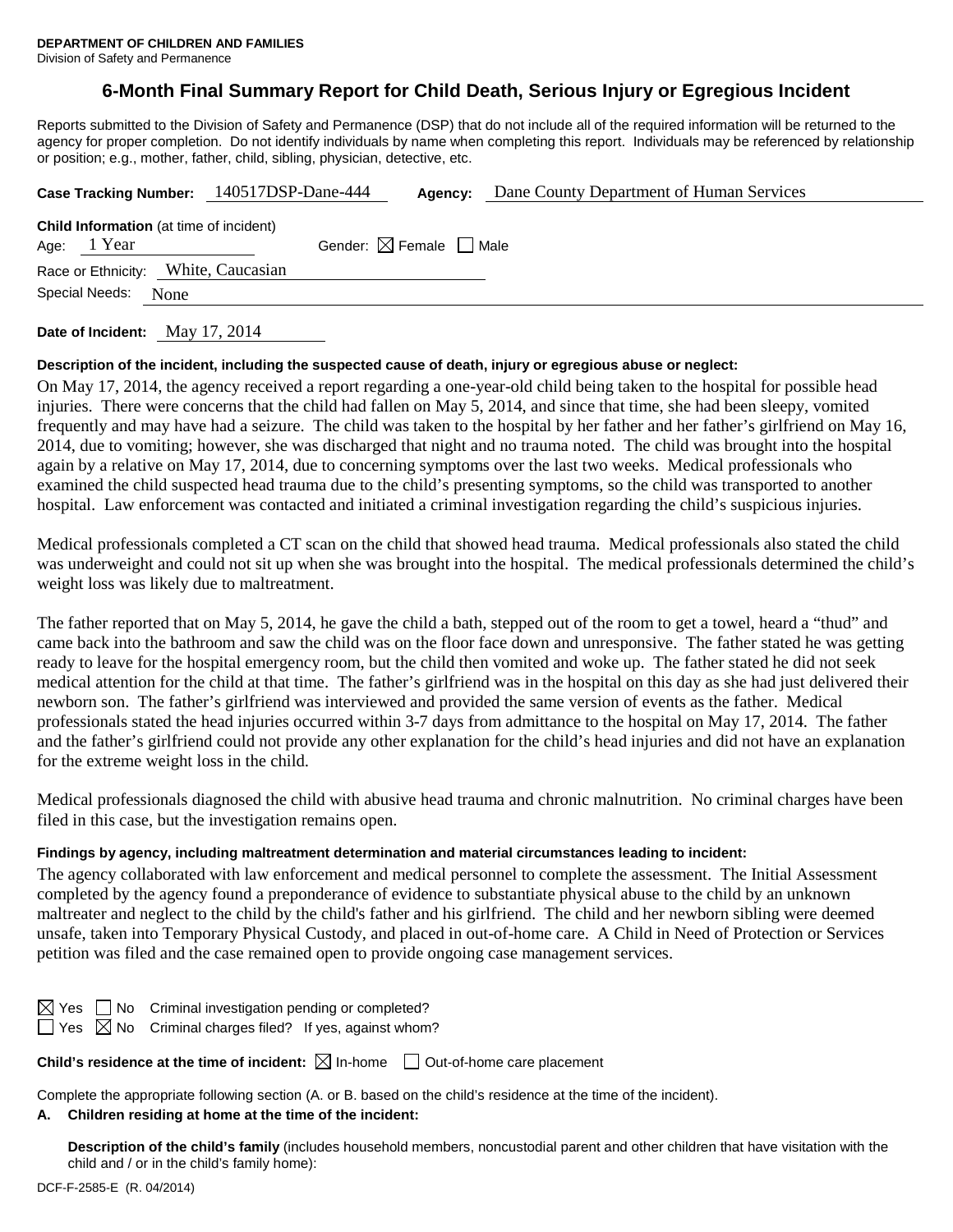At the time of the incident, the child resided with her father, her father's girlfriend, and her newborn sibling.

**Yes**  $\boxtimes$  **No** Statement of Services: Were services under ch. 48 or ch. 938 being provided to the child, any member of the child's family or alleged maltreater at the time of the incident, including any referrals received by the agency or reports being investigated at time of incident?

# **If "Yes", briefly describe the type of services, date(s) of last contact between agency and recipient(s) of those services, and the person(s) receiving those services:**

N/A

**Summary of all involvement in services as adults under ch. 48 or ch. 938 by child's parents or alleged maltreater in the previous five years:** (Does not include the current incident.) N/A

**Summary of actions taken by the agency under ch. 48, including any investigation of a report or referrals to services involving the child, any member of the child's family living in this household and the child's parents and alleged maltreater.** (Does not include the current incident.)

(Note: Screened out reports listed in this section may include only the date of the report, screening decision, and if a referral to services occurred at Access. Reports that do not constitute a reasonable suspicion of maltreatment or a reason to believe that the child is threatened with harm are not required to be screened in for an initial assessment, and no further action is required by the agency.)

On May 5, 2014, the agency screened-out a CPS Report.

On May 14, 2014, the agency screened-out a CPS Report.

On May 14, 2014, the agency screened-out a CPS Report.

On May 16, 2014, the agency screened-out a CPS Report.

#### **Summary of any investigation involving the child, any member of the child's family and alleged maltreater conducted under ch. 48 and any services provided to the child and child's family since the date of the incident:**

The agency collaborated with law enforcement and medical personnel to complete the assessment. The Initial Assessment completed by the agency found a preponderance of evidence to substantiate physical abuse to the child by an unknown maltreater and neglect to the child by the child's father and his girlfriend. The child and her newborn sibling were deemed unsafe, taken into Temporary Physical Custody, and placed in out-of-home care. A Child in Need of Protection or Services petition was filed and the case remained open to provide ongoing case management services.

Since the date of the incident, the child and her sibling were referred to the Birth to Three Program for evaluations. The father and the father's girlfriend were provided with counseling resources. The father's girlfriend was provided with employment resources and supervised visitation.

#### **B. Children residing in out-of-home care (OHC) placement at time of incident:**

#### **Description of the OHC placement and basis for decision to place child there:** N/A

#### **Description of all other persons residing in the OHC placement home:**

N/A

**Licensing history:** Including type of license, duration of license, summary of any violations by licensee or an employee of licensee or other actions that constitute a substantial failure to protect and promote the welfare of the child. N/A

| Summary of any actions taken by agency in response to the incident: (Check all that apply.) |                                                      |  |                                                   |  |  |  |
|---------------------------------------------------------------------------------------------|------------------------------------------------------|--|---------------------------------------------------|--|--|--|
| $\boxtimes$                                                                                 | Screening of Access report                           |  | Attempted or successful reunification             |  |  |  |
|                                                                                             | Protective plan implemented                          |  | Referral to services                              |  |  |  |
| OMOMK                                                                                       | Initial assessment conducted                         |  | Transportation assistance                         |  |  |  |
|                                                                                             | Safety plan implemented                              |  | Collaboration with law enforcement                |  |  |  |
|                                                                                             | Temporary physical custody of child                  |  | Collaboration with medical professionals          |  |  |  |
|                                                                                             | Petitioned for court order / CHIPS (child in need of |  | Supervised visitation                             |  |  |  |
|                                                                                             | protection or services)                              |  | Case remains open for services                    |  |  |  |
|                                                                                             | Placement into foster home                           |  | Case closed by agency                             |  |  |  |
| <b>NN</b>                                                                                   | <b>Placement with relatives</b>                      |  | Initiated efforts to address or enhance community |  |  |  |
|                                                                                             | Ongoing Services case management                     |  | collaboration on CA/N cases                       |  |  |  |
|                                                                                             |                                                      |  | Other (describe):                                 |  |  |  |
|                                                                                             |                                                      |  |                                                   |  |  |  |